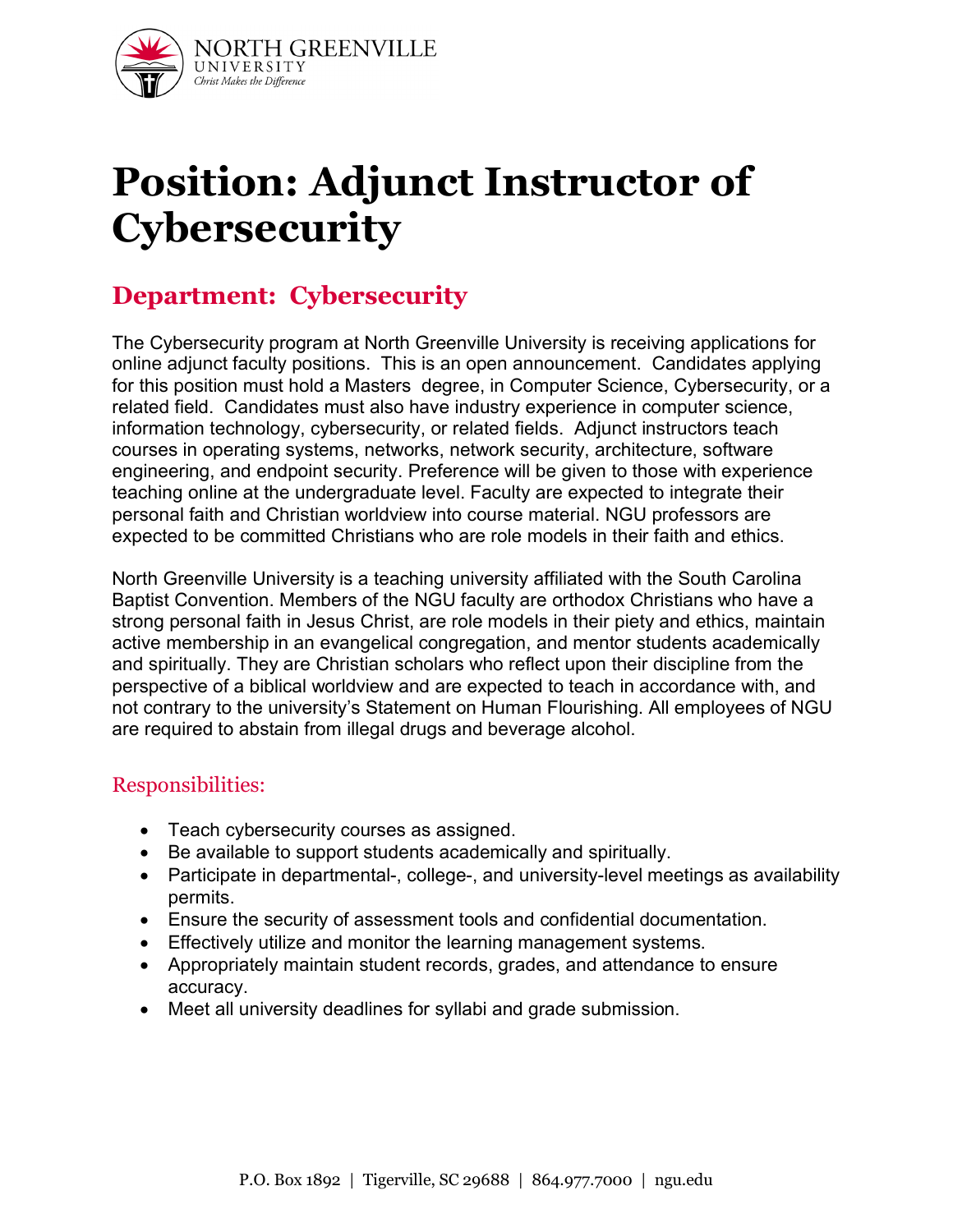

# Qualifications:

- Masters, or equivalent degree, in Computer Science, Information Technology, Cybersecurity, or a related field, from an accredited institution.
- Cybersecurity or information technology certifications are highly preferred.
- Passion for teaching and making a difference in students' lives required.
- Verifiable prior teaching experience preferred, but not required.
- Industry experience in information technology or cybersecurity required.
- Understand and comply with FERPA regulations.
- Must support NGU's mission statement and core values, commitment to a Christian lifestyle, and character in keeping with a biblical model.

### Physical Requirements:

- Visual Abilities: Read reports, create presentations and use a computer system.
- Hearing: Hear well enough to communicate with co-workers, vendors, and students.
- Dexterity, grasping, feeling, writing, typing, and using the telephone, copier, and computer systems.
- Talking: Frequently convey detailed or important instructions and ideas accurately, quickly, and at a proper volume.
- Cognitive/Emotional: Ability to critically think and concentrate. Must be able to respond quickly to changes in conditions – 75‐100% of the time.

### Working Relationships:

This position is a part-time, online adjunct position in the Cybersecurity Program. Cybersecurity faculty first report to the Cybersecurity Program Director, who reports to the Dean of the College of Humanities and Sciences

#### Work Schedule:

Online adjunct faculty are expected to be available to teach their online classes and be actively present in their classes at least five days a week and assist students as needed.